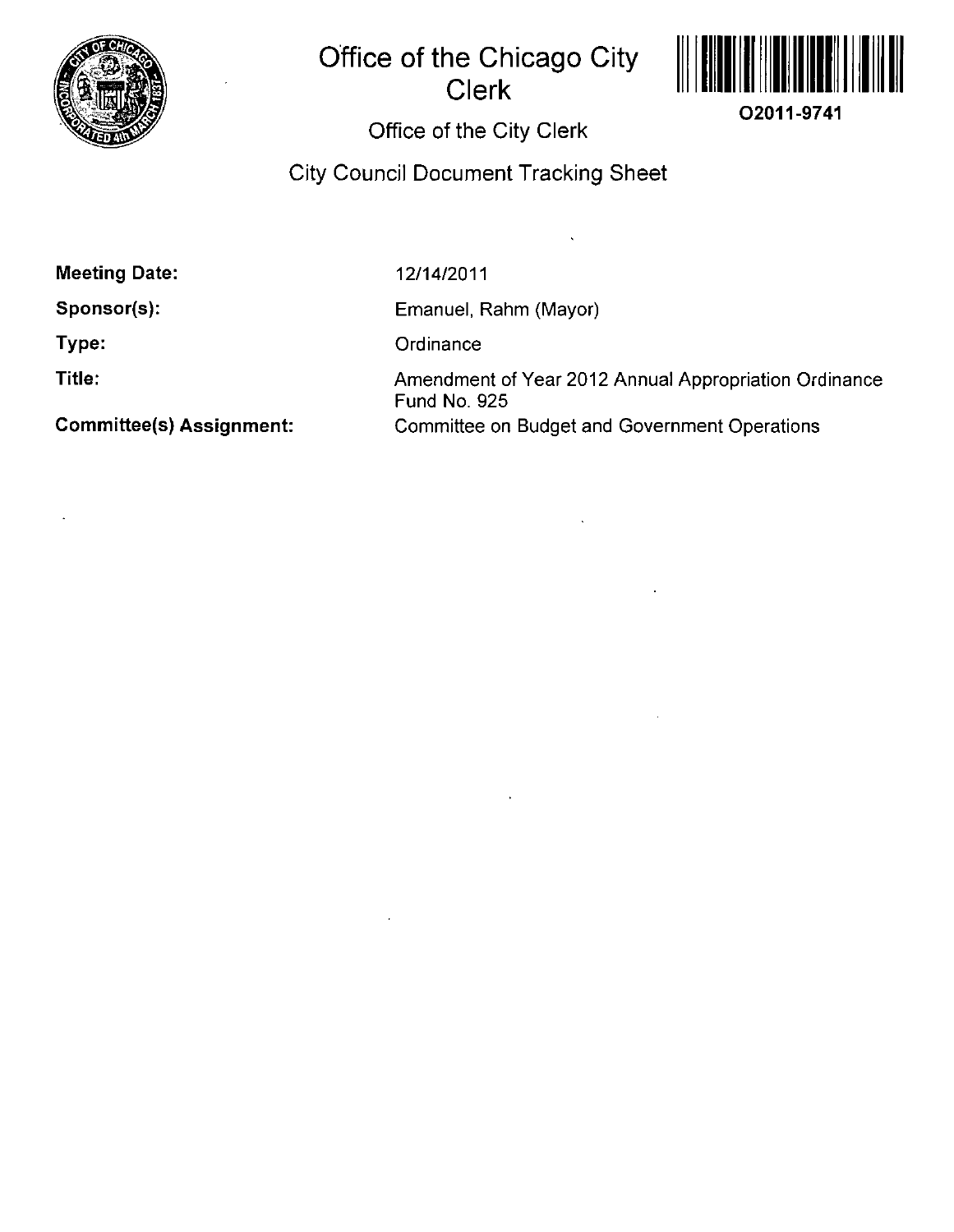

#### OFFICE OF THE MAYOR

#### CITY OF CHICAGO

RAHM EMANUEL **MAYOR** 

 $\mathbf{v}$ 

December 14,2011

### TO THE HONORABLE, THE CITY COUNCIL OF THE CITY OF CHICAGO

Ladies and Gentlemen:

 $\sim 100$  $\mathcal{L}$ 

At the request of the Budget Director, I transmit herewith a Fund 925 amendment.

Your favorable consideration of this ordinance will be appreciated.

Very truly yours.

RalEmanuel

Mayor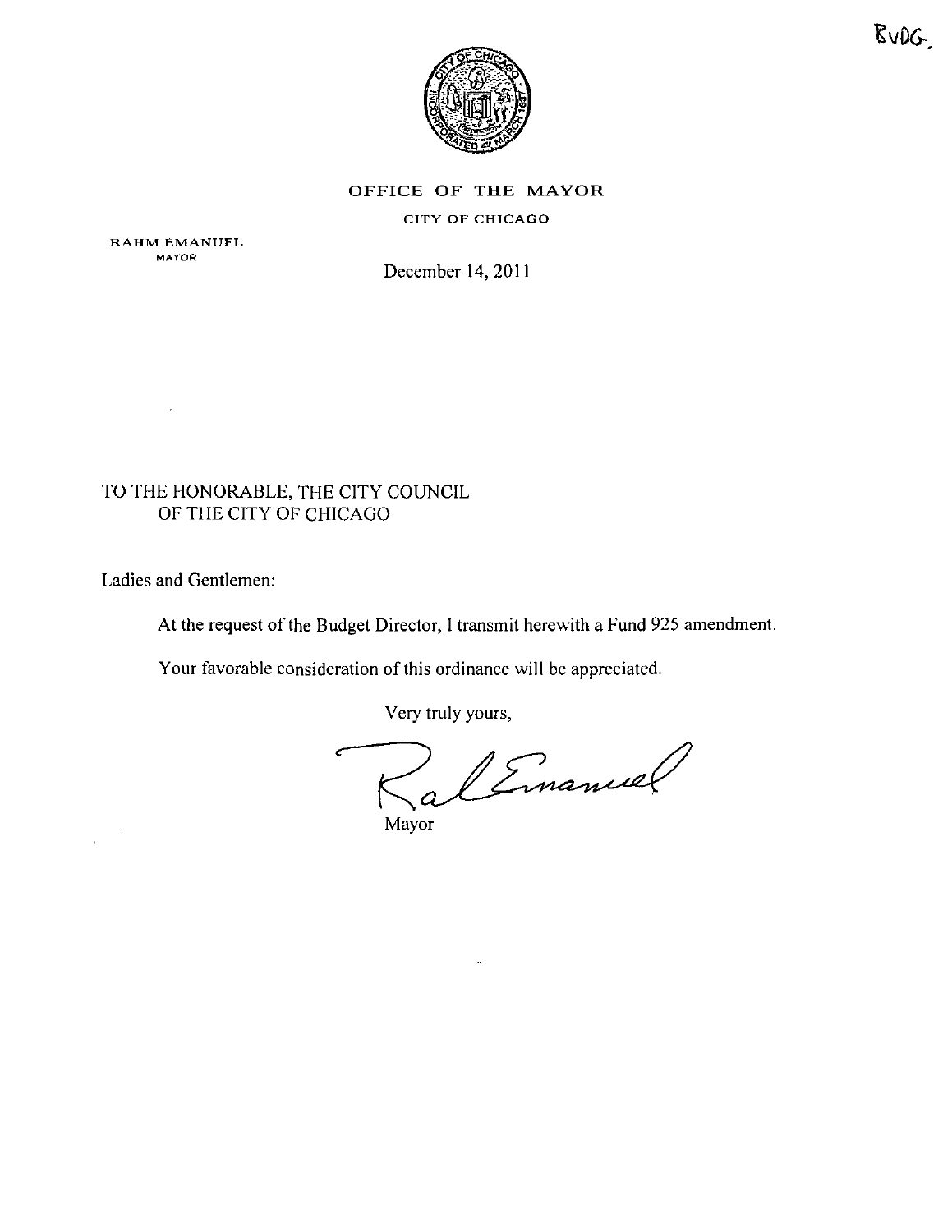#### **ORDINANCE**

WHEREAS, the Annual Appropriation Ordinance for the year 2012 of the City of Chicago (the "City") contains esfimates of revenues receivable as grants from agencies of the state and federal governments and public and private agencies; and

WHEREAS, in accordance with Section 8 of the Annual Appropriation Ordinance, the heads of various departments and agencies of the City have applied to agencies of the state and federal governments and public and private agencies for grants to the City for various purposes; and

WHEREAS, the City through its Department of Family and Support Services ("DFSS") has been awarded additional state grant funds in the amount of \$2,400,000 by the Illinois Department of Human Services which shall be used for the Emergency Shelter Program; and

WHEREAS, the City through DFSS has been awarded addifional federal grant funds in the amount of \$800,000 by the Illinois Department of Commerce and Economic Opportunity ("IDCEO") which shall be used for the Workforce Investment Act Adult Program; and

WHEREAS, the City through DFSS has been awarded addifional federal grant funds in the amount of \$900,000 by IDCEO which shall be used for the Workforce Investment Act Dislocated Worker Program; now. therefore.

#### **BE IT ORDAINED BY THE CITY COUNCIL OF THE CITY OF CHICAGO:**

SECTION 1. The sum of \$4,100,000 not previously appropriated is hereby appropriated from Fund 925 - Grant Funds for the year 2012. The Annual Appropnation Ordinance is hereby amended by striking the words and figures and adding the words and figures indicated in the attached Exhibit A which is hereby made a part hereof.

SECTION 2. To the extent that any ordinance, resolution, rule, order or provision of the Municipal Code of Chicago, or part thereof, is in confiict with the provisions of this ordinance, the provisions of this ordinance shall control. If any section, paragraph, clause or provision of this ordinance shall be held invalid, the invalidity of such section, paragraph, clause or provision shall not affect any of the other provisions of this ordinance.

SECTION 3. This ordinance shall be in full force and effect upon its passage and approval.